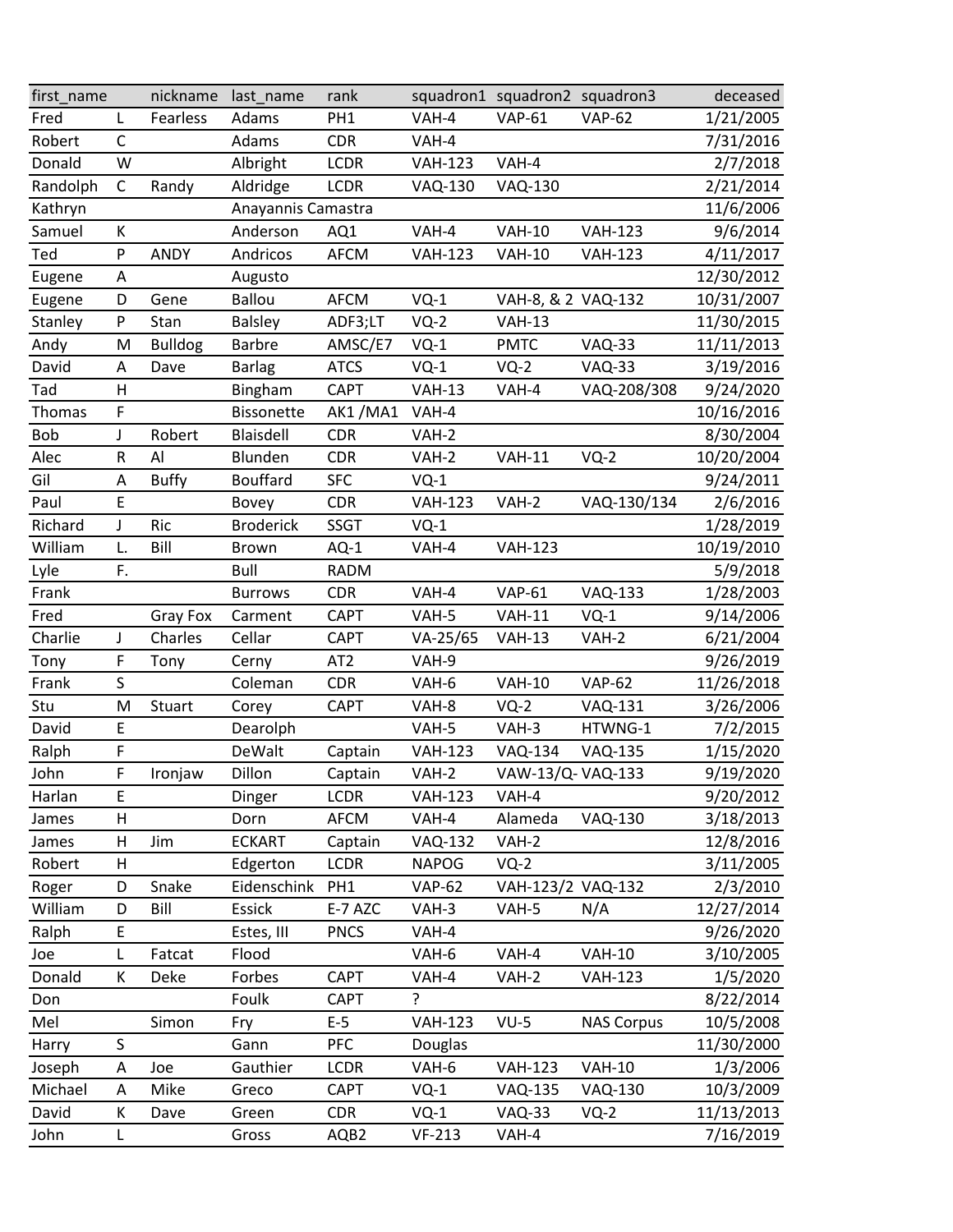| William        | C            | Bill        | Growney, Sr. LCDR |                  | <b>VAH-123</b>   | Pt Mugu        | <b>NAPOG</b>     | 9/20/2014  |
|----------------|--------------|-------------|-------------------|------------------|------------------|----------------|------------------|------------|
| Frank          | S            | Valdez      | Haak              | <b>RADM</b>      | VAH-4            | VAH-4          | VAH-8            | 1/21/2011  |
| Michael        | A            | Mike        | Hansen            |                  | $VQ-2$           |                |                  | 4/14/2007  |
| James          | L            | Jim         | Harre             | <b>CDR</b>       | VAH-6            | $VAH-2/4$      | $VQ-2$           | 4/1/2006   |
| Paul           | A            |             | Hatcher           | AO1              | VAH-1            | <b>VAH-123</b> |                  | 6/20/2007  |
| Harvey         | N            | Hotdog      | Herzog            | <b>LCDR</b>      | HatuPac          | <b>VAH-123</b> | VAH-8            | 1/15/2003  |
| Jerry          | W            |             | Hook              | <b>AQCS</b>      | VAH-4            | VAH-9          | VAH-5            | 2/20/2015  |
| Clifford       | Α            | Hong        | Hornung           | <b>AQCS</b>      | VAH-4            | VAH-8          |                  | 1/1/2006   |
| Richard        | A            | Hov         | Hovious           | At1              | VAH3             | Vah-8          |                  | 12/31/2019 |
| Stephen        | L            | Steve       | Hunker            | ADJ1             | VAH-4            | Pt Mugu        | VAH-2            | 6/26/2016  |
| Robert         |              |             | Ingalls           | <b>CDR</b>       | <b>VAQ-130</b>   | $VQ-1$         | <b>VAQ-34</b>    | 6/27/2015  |
| Thomas         | Lee T.L.     |             | Jackson           | <b>CAPT</b>      | VAH-6            | <b>VAP-62</b>  | VAH-4            | 2/9/2011   |
| Charles        |              |             | James             | <b>CAPT</b>      | VAH-3            | VAH-5          | VAH-7            | 12/24/2014 |
| Joel           | E            | Zoom        | Johnson           | <b>AFCM</b>      | <b>VAH-123</b>   | Wash DC        | <b>VAQ-33</b>    | 8/23/2014  |
| Conrad         | W            | Juice       | Jutras            | <b>ADC</b>       | NAF El Cent VQ-2 |                | VAQ-33/34        | 7/14/2013  |
| George         | W            | Kim         | Kimmons           | <b>CAPT</b>      | $VP-9$           | $VAH-1$        | VAH-9            | 6/10/2002  |
| Ray            | E            |             | Landrum           | <b>AFCM</b>      | $VQ-1$           | <b>VAQ-133</b> | <b>VAQ-33</b>    | 8/5/2014   |
| Herman         |              |             | Lane              | AT1              | $VQ-2$           | <b>VP-30</b>   | <b>AIMD Guam</b> | 3/23/2009  |
| William        | D            | Bill        | Laurentis         | <b>CAPT</b>      | <b>VAH-123</b>   | VAH-4          | <b>VAH-123</b>   | 6/23/2001  |
| Bill           |              | Lucky       | Laux              | <b>ADCS</b>      | VAH-2            | <b>VAQ-131</b> | <b>VAQ-135</b>   | 11/20/2013 |
| George         | Н            |             | Lee               | <b>CAPT</b>      | <b>VAH-123</b>   | VAH-4          | <b>VAP-61</b>    | 3/13/2007  |
| Roger          | L            |             | Leonhardi         | <b>CDR</b>       | $VAH-1/2$        | $VQ-1$         | <b>VAH-123</b>   | 11/19/2006 |
| Charles        |              |             | Lindberg          | <b>CAPT</b>      | VAH-8            | <b>VAH-123</b> | $VAH-2$          | 1/22/2014  |
| John           | Α            | Jack        | Lipski            | <b>CHF</b>       | VAH-4            |                |                  | 4/27/2005  |
| Thomas         | M            |             | Maroldy           | <b>CDR</b>       | $VQ-1$           | VAH-2          | VAW-13/Q-13      | 5/25/2007  |
| <b>FREDDIE</b> | E            | <b>GENE</b> | <b>MATHEWS</b>    | <b>AQCS</b>      | VAH-9            |                |                  | 4/17/2017  |
| Ralph          | J            |             | Mattus            |                  |                  |                |                  | 12/12/2008 |
| William        | $\mathsf C$  |             | Mcadoo            | <b>CDR</b>       | VAH-4            | VAQ-130        |                  | 6/21/2013  |
| Patrick        | $\mathsf{C}$ |             | McKinnon          | <b>LCDR</b>      | VAH-2            |                |                  | 8/5/2012   |
| Harry          | A            |             | McNulty           | <b>AEC</b>       | VAH-4            | VAH-2          | VAH-8            | 4/3/2009   |
| William        | $\mathsf{C}$ | Bill        | Mego              | <b>AVCM</b>      | <b>VAQ-208</b>   | <b>VAQ-130</b> |                  | 1/22/2020  |
| Phillip        | L            | Phil        | Middleton         | <b>CAPT</b>      | <b>VAH-10</b>    | <b>VAH-123</b> | Raytheon         | 10/26/2019 |
| Ralph          | M.           | Mitch       | Mitchell          | <b>LCDR</b>      | $VQ-1$           | <b>VAH-123</b> | <b>VAQ-130</b>   | 10/29/2011 |
| H.S.           |              |             | Moore             | <b>RADM</b>      | $VC-7$           | VAH-5          | <b>CV-59</b>     | 1/11/2007  |
| Ron            | E            | Barrel      | <b>Morris</b>     | $AQ-1$           | VAH-3            | <b>VAP-62</b>  | RVAH-3           | 4/17/2010  |
| Ray            | D            |             | Murphy            |                  | VAH-5            | RVAH-1         | HTWNG1           | 2/24/2008  |
| Norman         | J            |             | <b>Neiss</b>      | Commande VAH-123 |                  | VAH-4          |                  | 10/1/2016  |
| Jacob          | W.           | Jake        | Neumiller         | cpo              | <b>VAH-13</b>    | <b>VAH-123</b> | VAH-4/10         | 10/27/2018 |
| James          | A            | Jim         | Newcomb           | <b>CDR</b>       | <b>VAH-123</b>   | <b>VAP-61</b>  | <b>CNO</b>       | 7/22/2016  |
| Terrance       | D            | Terry       | OBrien            | <b>MSGT</b>      | $VQ-1$           |                |                  | 6/19/2012  |
| Ralph          | $\vee$       | Digger      | O'Dell            | <b>LCDR</b>      | <b>VAH-123</b>   | VAH-4          | <b>NWEF</b>      | 2/21/2016  |
| Jack           |              |             | Ogle              | <b>CDR</b>       | VAH-3            | VAH-5          | <b>VAH-13</b>    | 4/20/2005  |
| John           | А.           |             | OLeary            | AE3              | <b>VAH-11</b>    | <b>VP723</b>   |                  | 8/1/2013   |
| Colin          | C            | PEM         | Pemberton         | <b>LCDR</b>      | VAH-7            | VAH-3          | $VQ-2$           | 7/25/2019  |
| Gene           | M            |             | Poole             | <b>AVCM</b>      | <b>VAH-13</b>    |                |                  | 9/4/2012   |
| James          | E            | Jay         | Prochnow          | <b>CDR</b>       | <b>VAH-123</b>   | <b>VAQ-132</b> | <b>VAQ-308</b>   | 12/22/2018 |
| Dale           | $\mathsf C$  |             | Purdy             | <b>CAPT</b>      | <b>VAH-11</b>    |                |                  | 3/1/2007   |